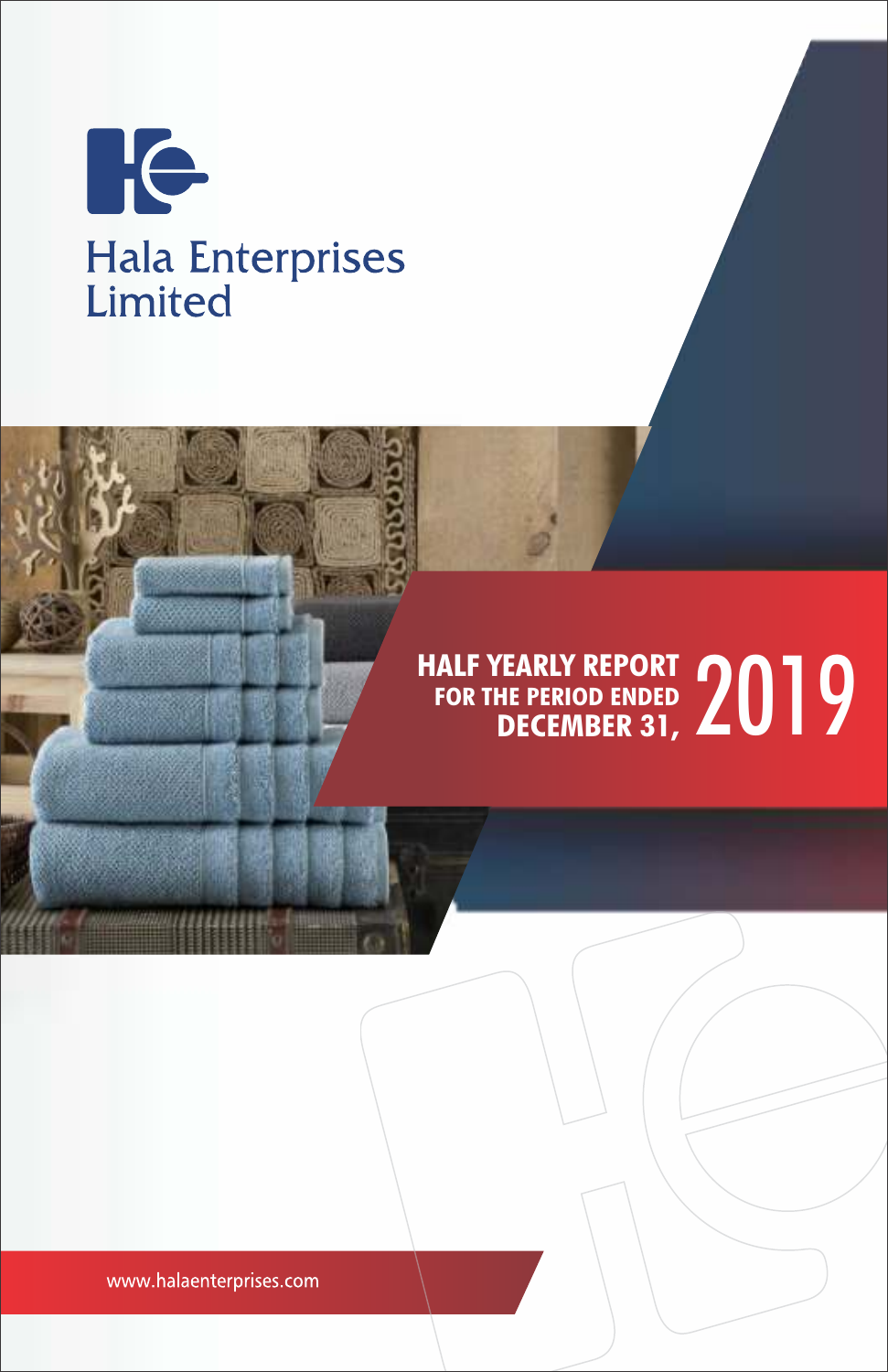# **CONTENTS**

| <b>Company Information</b>                               | 2     |
|----------------------------------------------------------|-------|
| Director's Review                                        | 3     |
| Independent Auditor's Review Report                      | 4     |
| <b>Condensed Interim Statement of Financial Position</b> | 5     |
| <b>Condensed Interim Statement of Profit or Loss</b>     | 6     |
| Condensed Interim Statement of Comprehensive Income      | 7     |
| Condensed Interim Statement of Cash Flows                | 8     |
| Condensed Interim Statement of Changes in Equity         | 9     |
| Notes of Condensed Interim Financial Information         | 10-13 |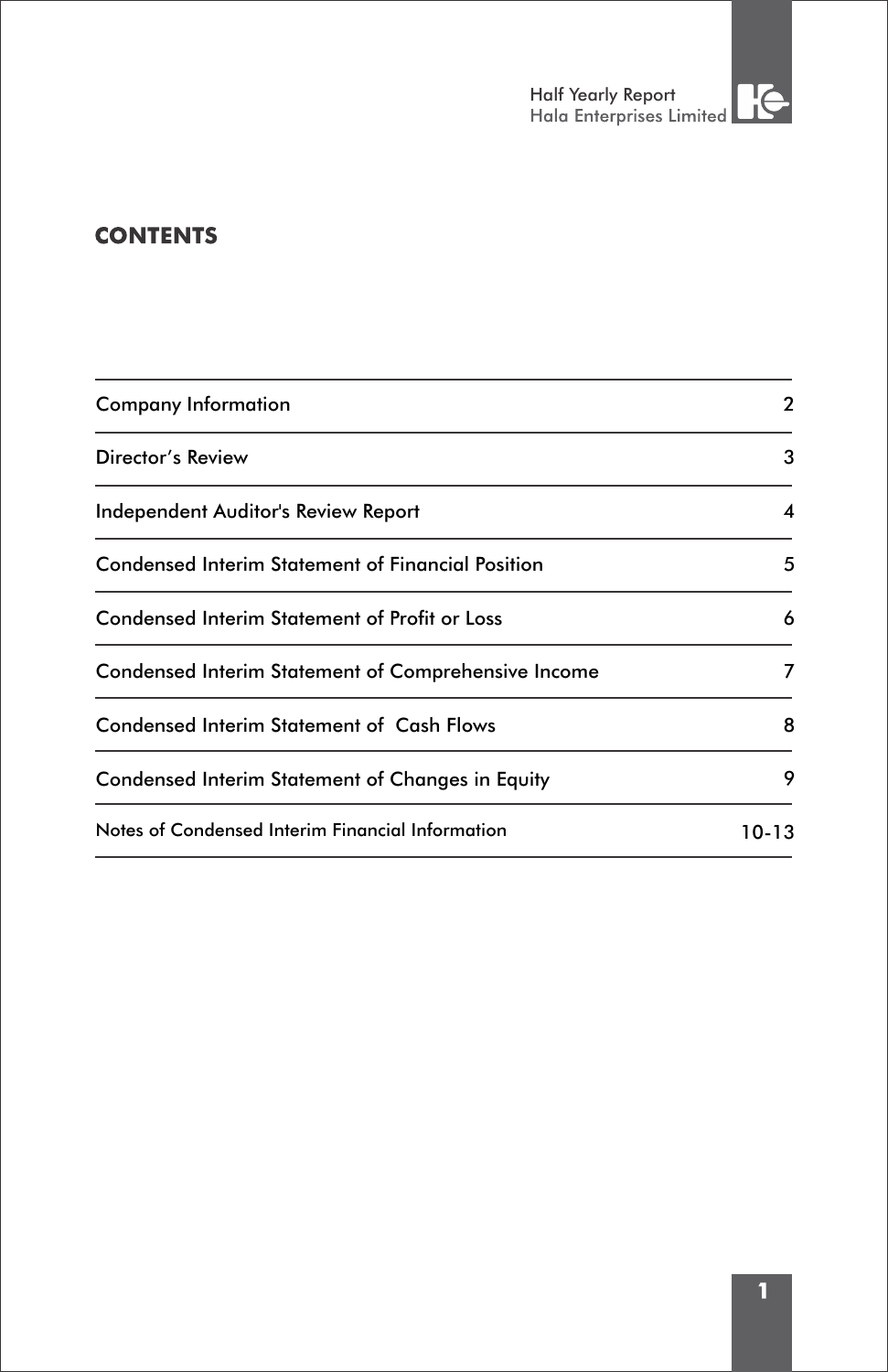

# **COMPANY INFORMATION**

| <b>BOARD OF DIRECTORS</b>                                    | Mr. Tahir Jahangir<br>Mr. Jillani Jahangir<br>Mrs. Munizae Jahangir<br>Mrs. Sulema Jahangir<br>Mr. Rashid Ahmad Khan<br>Mrs. Myra Husain Qureshi<br>Mr. Abdul Munaf            | Chairman/Non Executive Director<br><b>Chief Executive Officer</b><br>Non-Executive Director<br>Non-Executive Director<br>Independent Director<br>Non-Executive Director<br><b>Executive Director</b> |
|--------------------------------------------------------------|--------------------------------------------------------------------------------------------------------------------------------------------------------------------------------|------------------------------------------------------------------------------------------------------------------------------------------------------------------------------------------------------|
| <b>AUDIT COMMITTEE</b>                                       | Mr. Rashid Ahmad Khan<br>Mrs. Munizae Jahangir<br>Mrs. Sulema Jahangir                                                                                                         | Chairman/Member<br>Member<br>Member                                                                                                                                                                  |
| <b>HUMAN RESOURCE &amp;</b><br><b>REMUNERATION COMMITTEE</b> | Mr. Rashid Ahmad Khan<br>Mr. Jillani Jahangir<br>Mrs. Munizae Jahangir<br>Mrs. Sulema Jahangir                                                                                 | Chairman/Member<br>Member<br>Member<br>Member                                                                                                                                                        |
| <b>CHIEF FINANCIAL OFFICER</b>                               | Mr. Abdul Munaf                                                                                                                                                                |                                                                                                                                                                                                      |
| <b>COMPANY SECRETARY</b>                                     | Muhammad Mushtaq Saeed Iqbal                                                                                                                                                   |                                                                                                                                                                                                      |
| <b>AUDITORS</b>                                              | M/s. Tariq Abdul Ghani Maqbool & Co.<br><b>Chartered Accountants</b>                                                                                                           |                                                                                                                                                                                                      |
| <b>LEGAL ADVISORS</b>                                        | A.G.H.S Law Associates                                                                                                                                                         |                                                                                                                                                                                                      |
| <b>BANKERS</b>                                               | <b>J.S Bank Limited</b><br><b>Faysal Bank Limited</b><br>Askari Bank Limited<br><b>MCB Bank Limited</b>                                                                        |                                                                                                                                                                                                      |
| <b>REGISTERED OFFICE/WORKS</b>                               | Factory Premises, 17.5 KM Sheikhupura Road,<br>Lahore Tel: 042-37970130, 37970230<br>Fax: 042-37970681<br>Email. hala@halaenterprieses.com<br>Website: www.halaenterprises.com |                                                                                                                                                                                                      |
| <b>SHARE REGISTRAR OFFICE</b>                                | M/s Corplink (Private) Limited<br>Wings Arcade, 1-K, Commercial Model Town, Lahore<br>Tel: 042-35916714, 35916719 Fax: 042-35869037<br>Email. corplink786@yahoo.com            |                                                                                                                                                                                                      |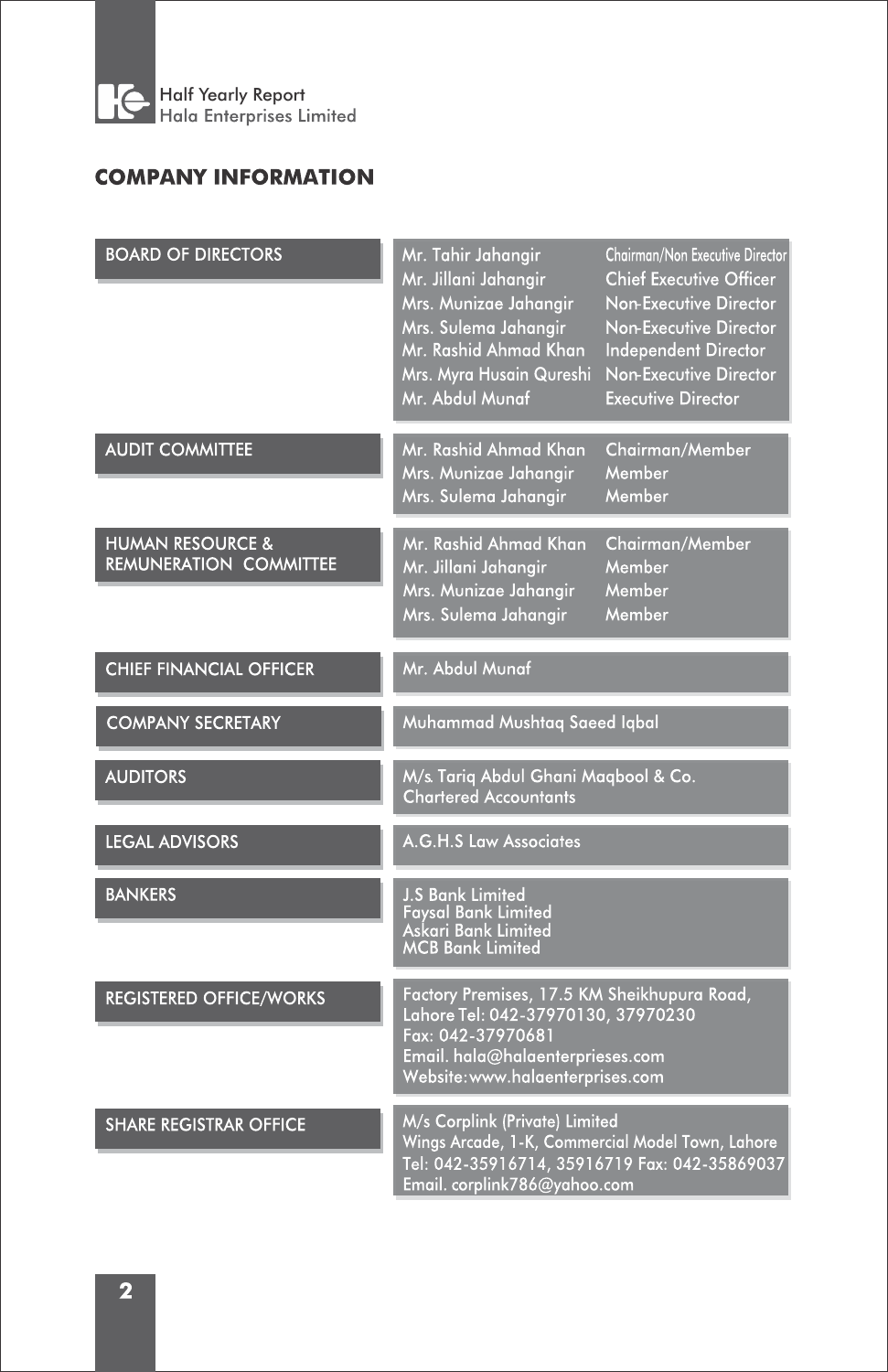# **DIRECTOR'S REVIEW REPORT**

The Board of Directors of Hala Enterprises Limited hereby present the interim financial report of the company for the half year ended December 31, 2019, together with the interim financial information.

Textile sector performed slightly better during the first half of the financial year 2019-20 as compared to the corresponding half of the last financial year, but the growth was still lower than actual potential of the sector. Particularly value-added segments could not perform better due to economic slowdown in the country, global stagnation of demand and increased cost of doing business. Shortage of cotton and global economic slowdown are the major challenges currently faced by the textile industry because these have increased cost of doing business and reduced the competitive ability of Pakistani textile manufacturers. In spite of that during the period under review, the overall performance of the company remained satisfactory .The revenue increased from Rs. 161.88 million to Rs.191.62 million. Gross profit increased from 28.52 million to 35.77 million and operating profit increase from 4.71 million to 8.46 million.

The management of the company is trying its best to improve the sale volume further , but long awaited Government Refunds create a liquidity crunch for all manufacturing units, especially for export sector. The imposition of 17 % GST from July 2019 have badly damage the industry.

We would like to take this opportunity to thank our customers, suppliers and bankers for their continued cooperation towards the progress of the company. We hope that this support continues in the future as well.

We would also like to thank our dedicated and talented team of executives, the Board, our staff and workers for the hard work put in towards the company's improvement in performance .

For & on behalf of the Board

<u>(Twistp</u>hyz

(JILLANI JAHANGIR) **CHIEF EXECUTIVE OFFICER** 

Dated: February 29, 2020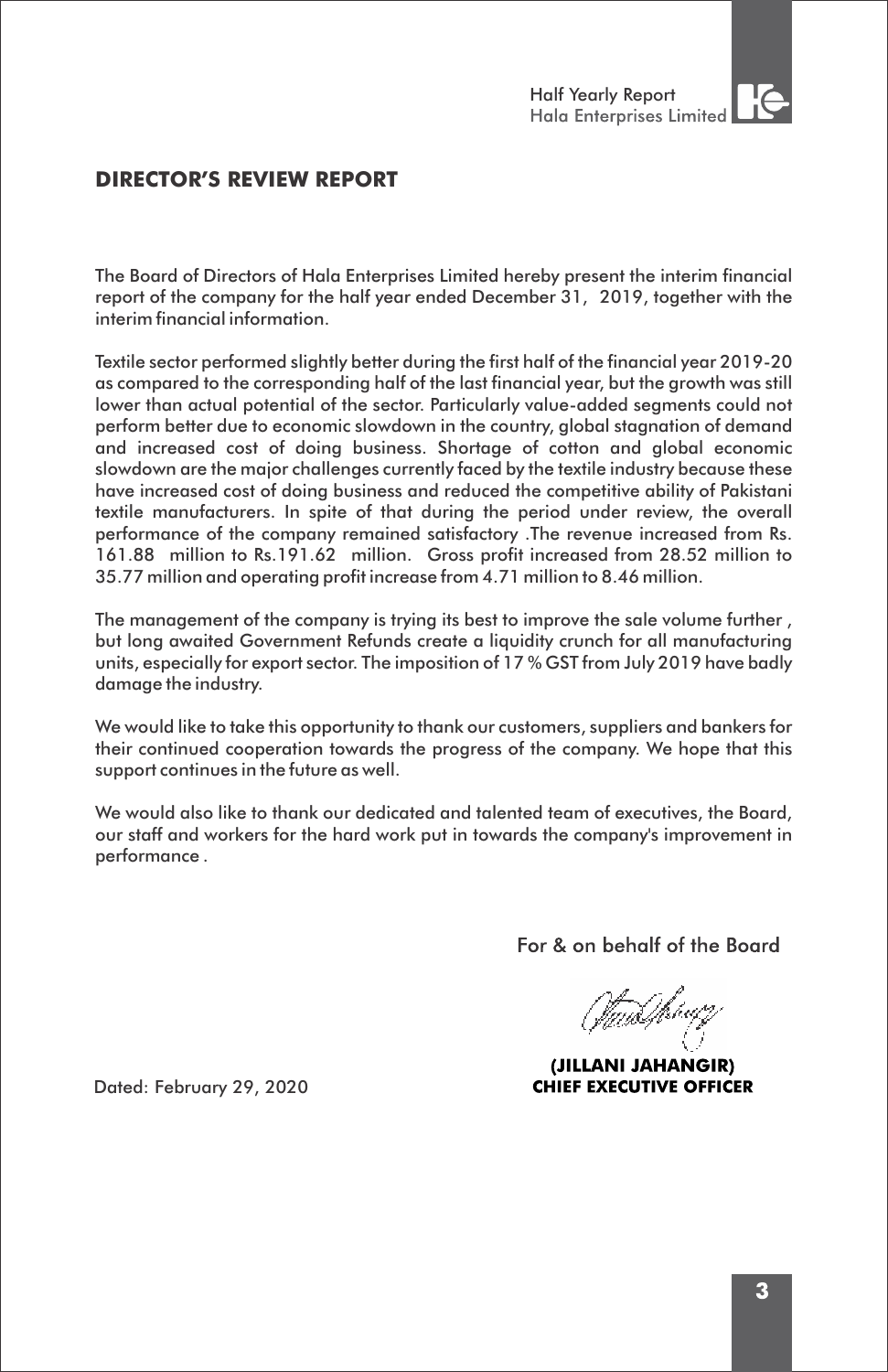

# **INDEPENDENT AUDITOR'S REVIEW REPORT**

# **TO THE MEMBERS OF HALA ENTERPRISES LIMITED REPORT ON REVIEW OF INTERIM FINANCIAL STATEMENTS**

## **Introduction**

We have reviewed the accompanying condensed interim statement of financial position of **Hala Enterprises Limited** as at December 31, 2019 and the related condensed interim statement of profit or loss, condensed interim statement of other comprehensive income, condensed interim statement of changes in equity, and condensed interim statement of cash flows, and notes to the financial statements for the six-month period then ended (here-in-after referred to as the "interim financial statements"). Management is responsible for the preparation and presentation of this interim financial statements in accordance with accounting and reporting standards as applicable in Pakistan for interim financial reporting. Our responsibility is to express a conclusion on these financial statements based on our review.

The figures for the three-month period ended December 31, 2019 of the condensed interim statement of profit or loss, condensed interim statement of comprehensive income have not been reviewed as we are required to review only cumulative figures for the six-month period ended on that date.

## **Scope of Review**

We conducted our review in accordance with International Standard on Review Engagements 2410, "Review of Interim Financial Information Performed by the Independent Auditor of the Entity". A review of interim financial statements consists of making inquiries, primarily of persons responsible for financial and accounting matters, and applying analytical and other review procedures. A review is substantially less in scope than an audit conducted in accordance with International Standards on Auditing and consequently does not enable us to obtain assurance that we would become aware of all significant matters that might be identified in an audit. Accordingly, we do not express an audit opinion.

## **Conclusion**

Based on our review, nothing has come to our attention that causes us to believe that the accompanying interim financial statements are not prepared, in all material respects, in accordance with the accounting and reporting standards as applicable in Pakistan for interim financial reporting.

#### **Other Matter**

The financial statements of **Hala Enterprises Limited** for the year ended June 30, 2019 were audited by another firm of auditor's who expressed unqualified opinion on those statements on October 04, 2019. Accordingly, all comparatives information presented in there interim financial statements were not reviewed by us.

The engagement partner on the review resulting in this independent auditor's review report is **Malik Haroon Ahmad**.

Mary deran semai support

**Malik Haroon Shahid Safdar & Company** Chartered Accountants

**Dated: February 29, 2020**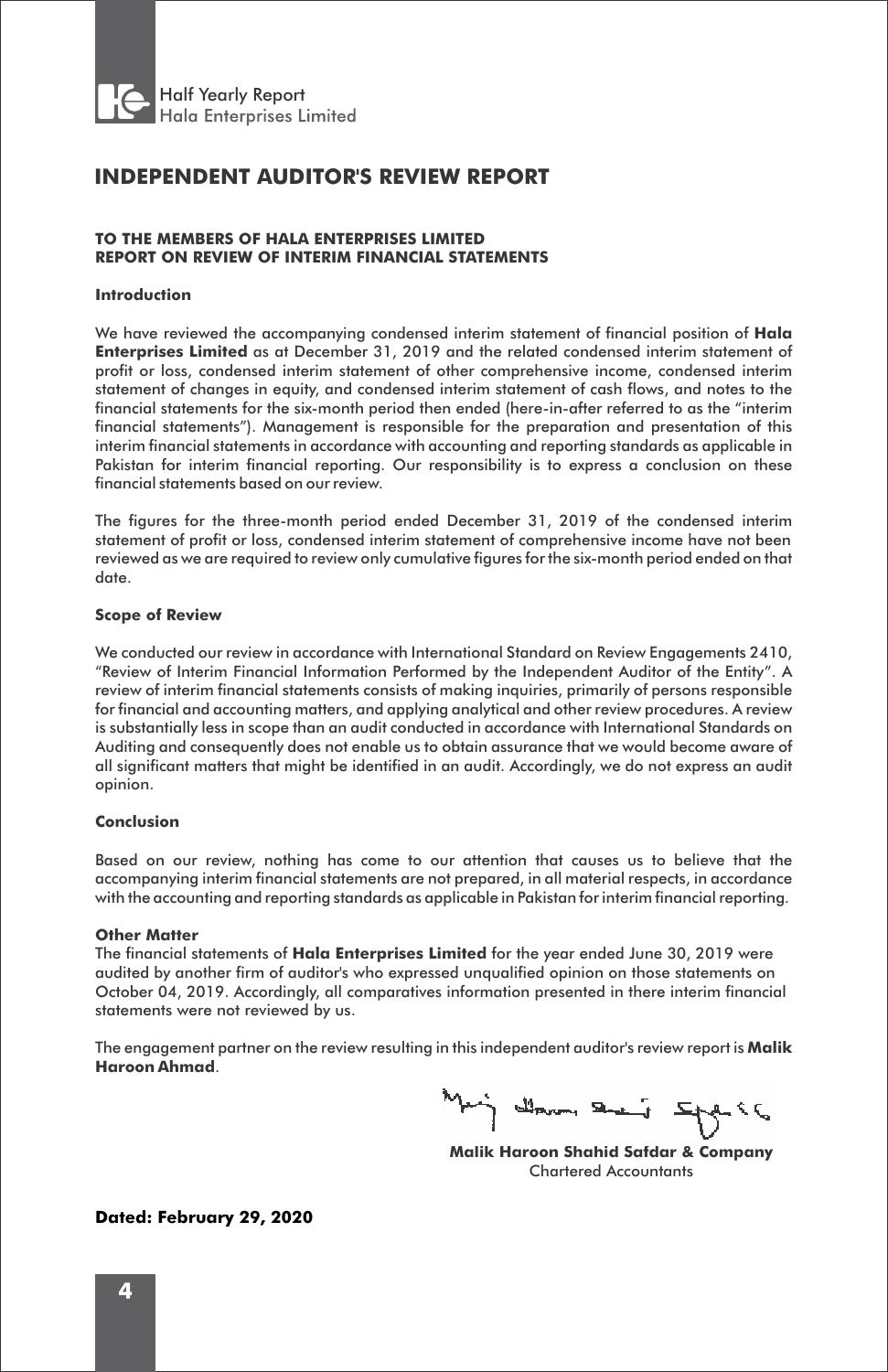Half Yearly Report

# **CONDENSED INTERIM STATEMENT OF FINANCIAL POSITION (UN-AUDITED)**

AS AT DECEMBER 31, 2019

|                                                                                         | <b>Notes</b> | December 2019               | June 2019                      |
|-----------------------------------------------------------------------------------------|--------------|-----------------------------|--------------------------------|
|                                                                                         |              | <b>Un-Audited</b>           | Audited                        |
| <b>ASSETS</b>                                                                           |              |                             |                                |
| <b>NON-CURRENT ASSETS</b>                                                               |              |                             |                                |
| Property, plant and equipment                                                           | 5            | 141,119,048                 | 146,056,870                    |
| Long term investments                                                                   |              | 10,028,919                  | 11,494,501                     |
| Long term deposits                                                                      |              | 5,038,617                   | 5,038,617                      |
|                                                                                         |              | 156,186,584                 | 162,589,988                    |
| <b>CURRENT ASSETS</b>                                                                   |              |                             |                                |
| Stores and spares                                                                       |              | 9,445,578                   | 7,138,553                      |
| Stock in trade<br><b>Trade debts</b>                                                    |              | 85,994,256                  | 83,957,696                     |
|                                                                                         |              | 32,864,043                  | 44,783,771                     |
| Advances, deposits, prepayments and other receivables<br>Tax refund due from Government |              | 45,295,930                  | 40,122,320                     |
| Due from associates                                                                     |              | 35,113,150                  | 18,090,604                     |
| Cash and bank balances                                                                  |              | 6,118,830                   | 5,630,844                      |
|                                                                                         |              | 3,244,623<br>218,076,410    | 2,714,596<br>202,438,384       |
|                                                                                         |              |                             |                                |
| Non current assets classified as held for sale                                          | 6            | 6,716,112                   | 27,821,112                     |
|                                                                                         |              | 380,979,106                 | 392,849,484                    |
| <b>CAPITAL AND LIABILITIES</b><br><b>Share capital and reserves</b>                     |              |                             |                                |
| Authorized share capital                                                                |              |                             |                                |
| 16,000,000 ordinary shares of Rs. 10 each                                               |              | 160,000,000                 | 160,000,000                    |
|                                                                                         |              |                             |                                |
| Issued, subscribed and paid up capital                                                  |              | 129,963,040                 | 129,963,040                    |
| Reserves<br><b>Accumulated loss</b>                                                     |              | 18,119,572                  | 19,585,154                     |
| Surplus on revaluation of property, plant and equipment7                                |              | (84,916,939)<br>114,494,614 | (116, 521, 022)<br>135,517,101 |
|                                                                                         |              | 177,660,287                 | 168,544,273                    |
| <b>Non Current Liabilities</b>                                                          |              |                             |                                |
| <b>Deferred liabilities</b>                                                             |              | 47,258,220                  | 46,031,274                     |
| <b>Current Liabilities</b>                                                              |              |                             |                                |
| Trade and other payables                                                                |              | 50,831,958                  | 41,342,028                     |
| Accrued mark up                                                                         |              | 613,206                     | 558,032                        |
| Short term borrowings                                                                   |              | 94,830,000                  | 107,150,592                    |
| Due to related parties                                                                  | 8            | 3,830,118                   | 1,750,141                      |
| Provision for taxation                                                                  |              | 2,180,317                   | 3,698,144                      |
|                                                                                         |              | 152,285,599                 | 154,498,937                    |
| Liabilities directly associated with non-current assets                                 |              |                             |                                |
| classified as held for sale                                                             |              | 3,775,000                   | 23,775,000                     |
| <b>CONTINGENCIES AND COMMITMENTS</b>                                                    | 9            |                             |                                |
|                                                                                         |              | 380,979,106                 | 392,849,484                    |
|                                                                                         |              |                             |                                |

**CHIEF EXECUTIVE OFFICER**

Atedal flans

منكياء

**CHIEF FINANCIAL DIRECTOR OFFICER**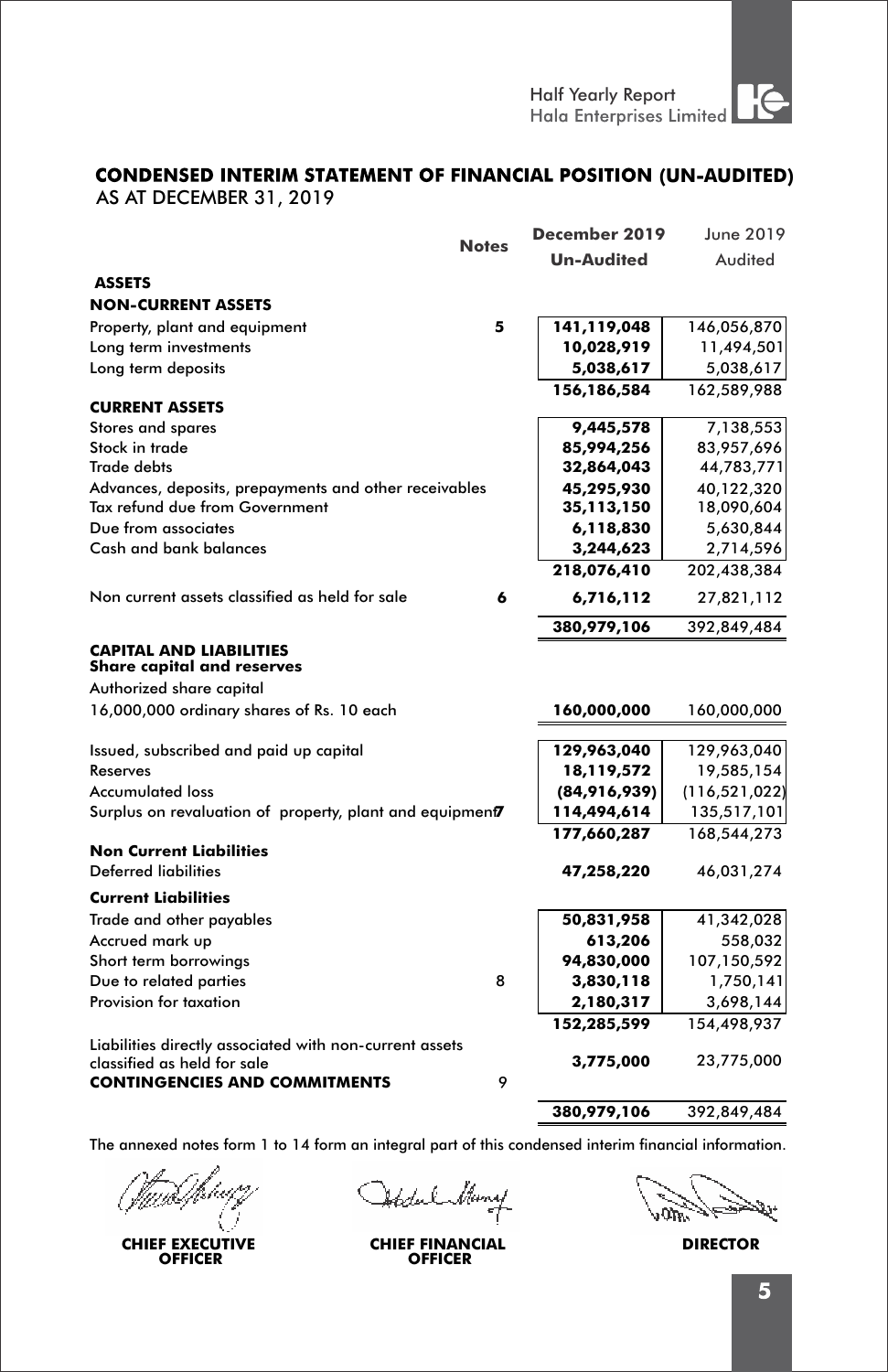

# FOR THE HALF YEAR ENDED DECEMBER 31, 2019 **CONDENSED INTERIM STATEMENT OF PROFIT OR LOSS (UN AUDITED)**

|                                    | <b>Notes</b> | <b>Half Year Ended</b> |                | Half Year Ended Quarter Ended | Quarter Ended |
|------------------------------------|--------------|------------------------|----------------|-------------------------------|---------------|
|                                    |              | Dec 31, 2019           | Dec 31, 2018   | Dec 31, 2019                  | Dec 31, 2018  |
| Revenue                            | 10           | 191,622,478            | 161,885,863    | 81,469,656                    | 93,436,448    |
| Cost of sales                      |              | (155,856,844)          | (133,368,130)  | (67,004,384)                  | (78,694,119)  |
| Gross profit                       |              | 35,765,634             | 28,517,733     | 14,465,272                    | 14,742,329    |
| Selling and distribution costs     |              | (13, 158, 957)         | (12, 417, 291) | (3,997,210)                   | (6,954,402)   |
| Administrative expenses            |              | (13, 482, 826)         | (11, 206, 062) | (6,678,525)                   | (5,997,213)   |
| Other operating expenses           |              | (662, 914)             | (187, 500)     | (399, 265)                    | (93, 750)     |
|                                    |              | (27,304,697)           | (23, 810, 853) | (11,075,000)                  | (13,045,365)  |
| <b>Operating profit</b>            |              | 8,460,937              | 4,706,880      | 3,390,272                     | 1,696,964     |
| Finance cost                       |              | (5, 294, 201)          | (4, 259, 266)  | (2, 246, 223)                 | (2,101,257)   |
| Other income                       |              | 9,595,177              | 3,479,234      | 9,458,979                     | 3,008,259     |
| <b>Profit before taxation</b>      |              | 12,761,913             | 3,926,848      | 10,603,028                    | 2,603,966     |
| Taxation                           |              | (2, 180, 317)          | (1,844,644)    | (1,095,595)                   | (1, 181, 934) |
| Profit / (Loss) after taxation     |              | 10,581,596             | 2,082,204      | 9,507,433                     | 1,422,032     |
| <b>Earning per share - Basic</b>   |              | 0.81                   | 0.16           | 0.73                          | 0.11          |
| <b>Earning per share - Diluted</b> |              | 0.81                   | 0.16           | 0.73                          | 0.11          |
|                                    |              |                        |                |                               |               |

**CHIEF EXECUTIVE OFFICER**

Atedak

**CHIEF FINANCIAL DIRECTOR OFFICER**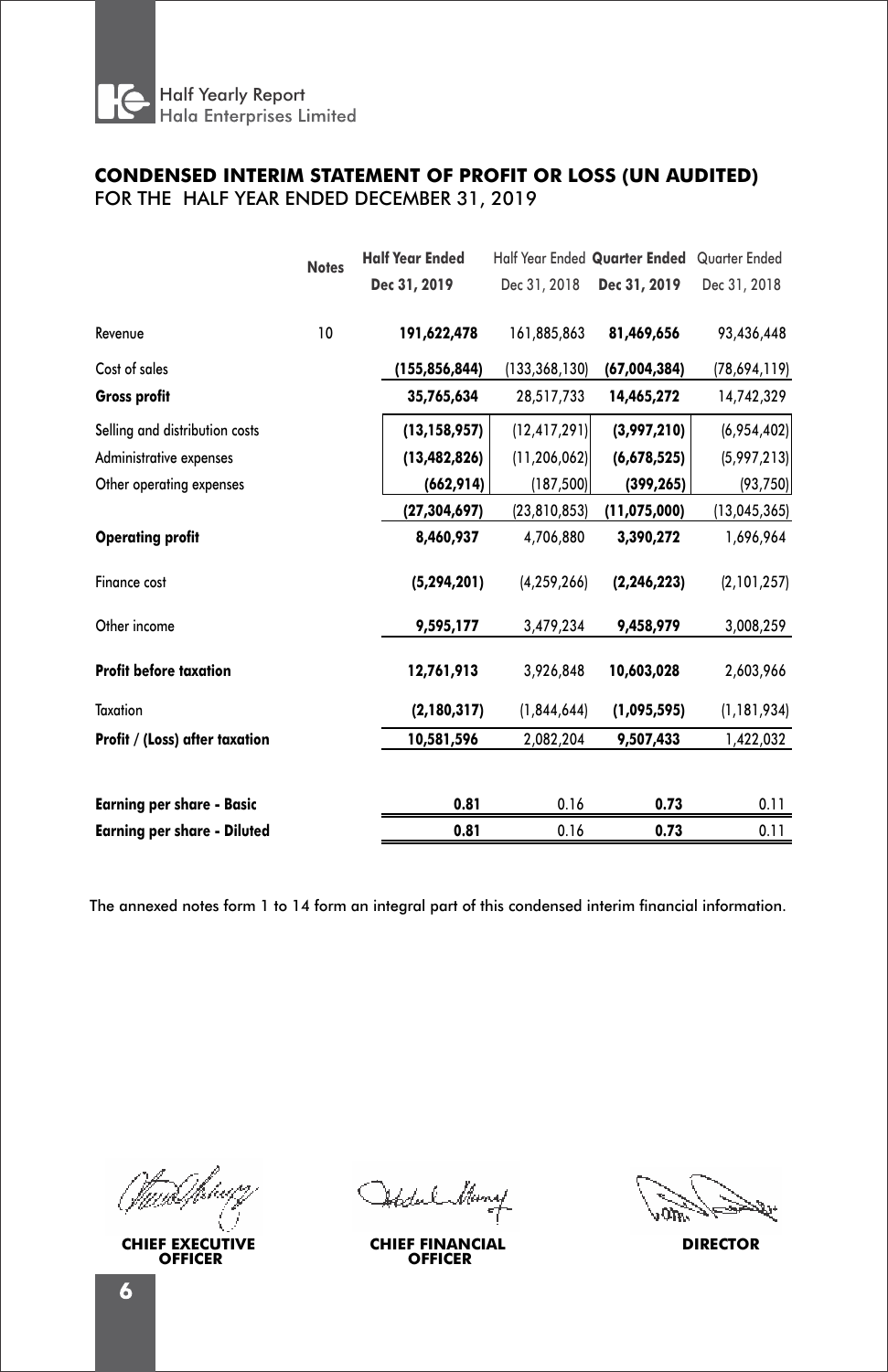# FOR THE HALF YEAR ENDED DECEMBER 31, 2019 **CONDENSED INTERIM STATEMENT OF COMPREHENSIVE INCOME (UN AUDITED)**

|                                                                                                                   | <b>Half Year Ended</b> |               | Quarter Ended |              |
|-------------------------------------------------------------------------------------------------------------------|------------------------|---------------|---------------|--------------|
|                                                                                                                   | Dec.31, 2019           | Dec.31, 2018  | Dec.31, 2019  | Dec.31, 2018 |
| Net Profit / (Loss) after taxation for the period                                                                 | 10,581,596             | 2,082,204     | 9,507,433     | 1,422,032    |
| Other comprehensive income / (loss)                                                                               |                        |               |               |              |
| Items that will not be reclassified to profit and loss                                                            |                        |               |               |              |
| Unrecognised acturial gain / (loss) due to experience<br>adjustment on remeasurement of staff retirement benefits |                        |               |               |              |
| Items that may be reclassified subsequently to profit and loss                                                    |                        |               |               |              |
| Loss on re-measurement of investment                                                                              |                        |               |               |              |
| designated as FVOCI                                                                                               | (1,465,582)            | (3,328,343)   | (958, 345)    | (2,363,761)  |
| Total comprehensive income / (loss) for the period                                                                | 9,116,014              | (1, 246, 139) | 8,549,088     | (941, 729)   |

**CHIEF EXECUTIVE OFFICER**

Atedal

**CHIEF FINANCIAL DIRECTOR OFFICER**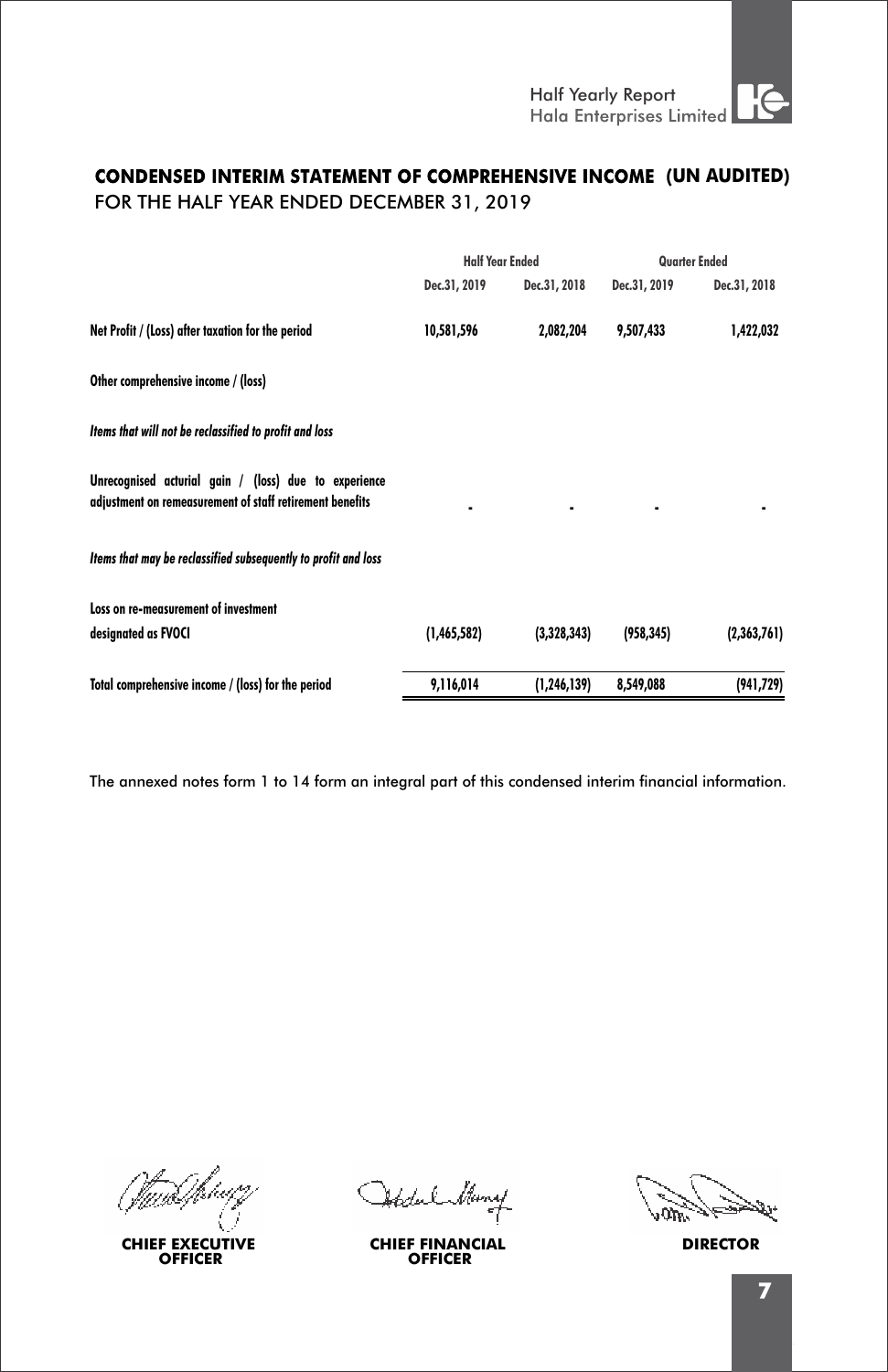

# FOR THE HALF YEAR ENDED DECEMBER 31,2019 **CONDECSED INTERIM STATEMENT OF CASH FLOWS (UN-AUDITED)**

|                                                                                            | Half year ended         | Half year ended  |
|--------------------------------------------------------------------------------------------|-------------------------|------------------|
|                                                                                            | <b>December 31,2019</b> | December 31,2018 |
| <b>CASH FLOW FROM OPERATING ACTIVITIES</b>                                                 |                         |                  |
| Profit before taxation                                                                     | 12,761,913              | 3,926,848        |
| Adjustments for:                                                                           |                         |                  |
| Depreciation                                                                               | 3,045,708               | 2,100,203        |
| Provision for gratuity                                                                     | 2,726,296               | 2,897,466        |
| Dividend income                                                                            | (176, 701)              |                  |
| Exchange (gain)/loss                                                                       | 512,914                 | (2, 574, 832)    |
| Gain on disposal of property, plant and equipment                                          | (8,855,678)             |                  |
| Finance cost                                                                               | 5,294,201               | 4,259,265        |
|                                                                                            | 2,546,740               | 6,682,102        |
| Operating profit before working capital changes<br>(Increase) / decrease in current assets | 15,308,653              | 10,608,950       |
| Stores and spares                                                                          | (2,307,025)             | (433, 156)       |
| Stock in trade                                                                             | (2,036,560)             | 579,540          |
| <b>Trade debtors</b>                                                                       | 11,919,728              | (6, 764, 397)    |
| Advances, deposits, prepayments and other receivables                                      | (5, 173, 610)           | (3, 154, 327)    |
| Sales tax refundable                                                                       | (18,508,996)            | (179, 818)       |
| Due from associated undertakings                                                           | (487,986)               | (90, 556)        |
| (Decrease)/ increase in current liabilities                                                |                         |                  |
| Due to directors and associated undertakings                                               | 2,079,977               | (3,757,696)      |
| Trade and other payables                                                                   | 9,489,930               | 5,371,796        |
|                                                                                            | (5,024,542)             | (8,428,614)      |
| <b>Cash generated from operations</b>                                                      | 10,284,111              | 2,180,336        |
| Income tax paid                                                                            | (2, 211, 694)           | (1,746,620)      |
| Finance cost paid                                                                          | (5,239,027)             | (4, 562, 423)    |
| <b>Gratuity paid</b>                                                                       | (1,499,350)             | (2,361,398)      |
|                                                                                            | (8,950,071)             | (8,670,441)      |
| Net cash generated from operating activities                                               | 1,334,040               | (6, 490, 105)    |
| <b>CASH FLOW FROM INVESTING ACTIVITIES</b>                                                 |                         |                  |
| Sale proceed from property, plant and equipment                                            | 2,700,000               |                  |
| Capital expenditure on property, plant and equipment                                       | (452, 833)              | (735,000)        |
| Advance against asset held for sale                                                        | (20,000,000)            |                  |
| Proceeds from disposal of asset held for sale                                              | 29,605,625              |                  |
| Dividend received                                                                          | 176,701                 |                  |
| Net cash generated from investing activities                                               | 12,029,493              | (735,000)        |
| <b>CASH FLOW FROM FINANCING ACTIVITIES</b>                                                 |                         |                  |
| Reciept/(Payment) of short term borrowings                                                 | (12, 320, 592)          | 5,990,000        |
| Net cash used in financing activities                                                      | (12, 320, 592)          | 5,990,000        |
| Effect of exchange Gain/(loss) on cash &cash equalents                                     | (512, 914)              | 2,574,832        |
| Net increase in cash and cash equivalents                                                  | 530,027                 | 1,339,727        |
| Cash and cash equivalents at the beginning of year                                         | 2,714,596               | 2,817,970        |
| Cash and cash equivalents at the end of year                                               | 3,244,623               | 4,157,697        |

**CHIEF EXECUTIVE OFFICER**

Atechnik

**CHIEF FINANCIAL DIRECTOR OFFICER**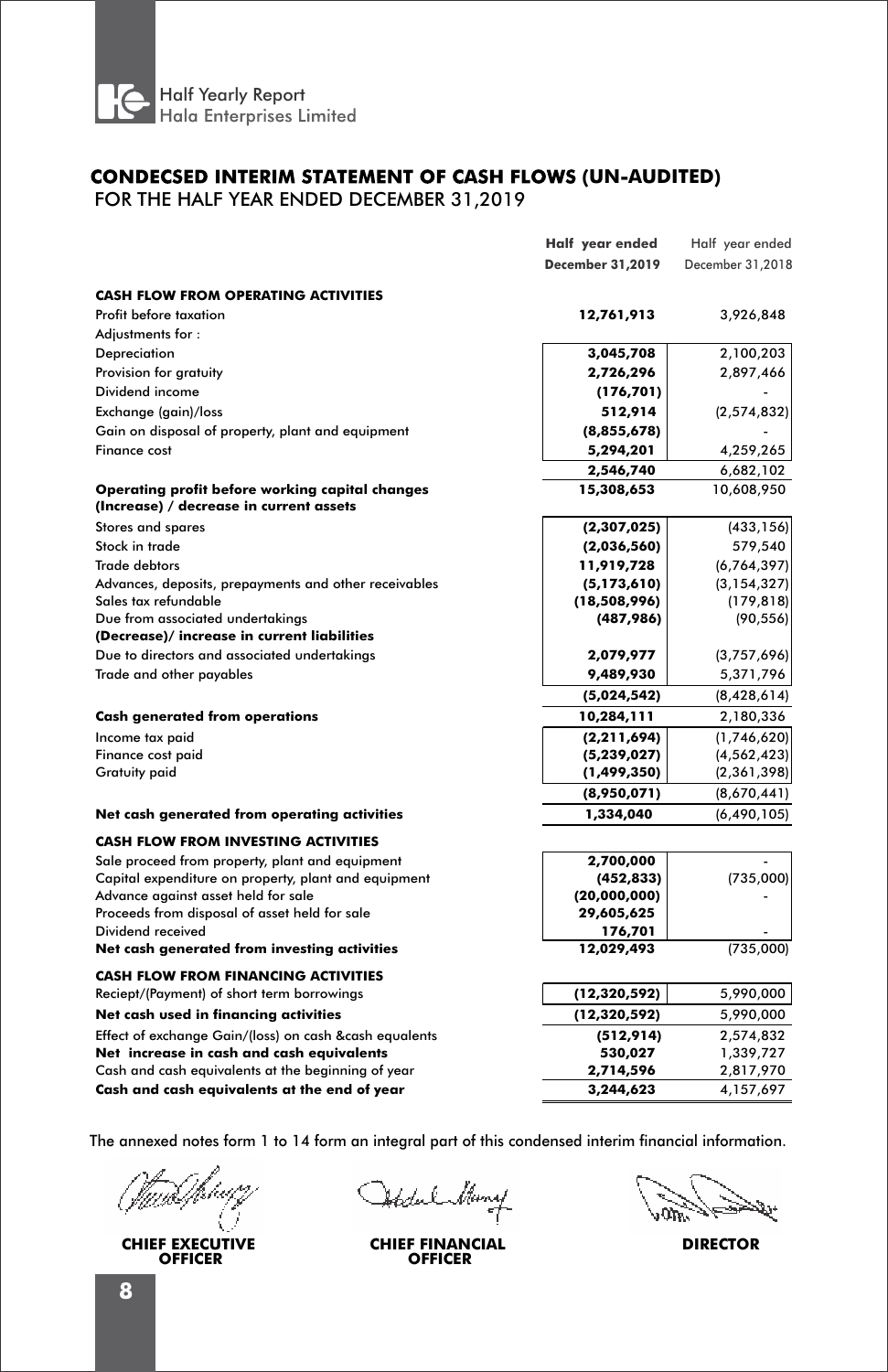# FOR THE HALF YEAR ENDED DECEMBER 31, 2019 **CONDENSED INTERIM STATEMENT OF CHANGES IN EQUITY (UN-AUDITED)**

|                                                                                                                                            |                      |                           |                    |                                                                           | <b>Reserves</b>                      |                    |             |                          |                                                                            |             |
|--------------------------------------------------------------------------------------------------------------------------------------------|----------------------|---------------------------|--------------------|---------------------------------------------------------------------------|--------------------------------------|--------------------|-------------|--------------------------|----------------------------------------------------------------------------|-------------|
| <b>Particulars</b>                                                                                                                         | <b>Share Capital</b> | Share<br>Deposit<br>Money | Capital<br>Reserve | <b>Fair Value</b><br>Reserve of<br>Financial<br>Assets at<br><b>FVOCI</b> | Investment<br>Revaluation<br>Reserve | Revenue<br>Reserve | Total       | Accumulated<br>Loss      | Surplus on<br><b>Revaluation of</b><br>Property, Plant<br>and<br>Equipment | Total       |
| Balance as at July 1, 2018 (Audited)                                                                                                       | 68.040.000           | 61.923.044                | 2.274.287          |                                                                           | 14.955.946                           | 7.000.000          | 24.230.233  | (124.590.308)            | 80.571.990                                                                 | 110.174.959 |
| Net profit for the half year ended December 31, 2018                                                                                       |                      |                           |                    |                                                                           |                                      |                    |             | 2.082.204                |                                                                            | 2.082.204   |
| Other comprehensive (loss) for the half year ended December 31, 2018                                                                       |                      |                           |                    |                                                                           | (3,328,343)                          |                    | (3,328,343) |                          |                                                                            | (3,328,343) |
| Transfer from surplus on revaluation of property, plant and equipment                                                                      |                      |                           |                    |                                                                           |                                      |                    |             |                          |                                                                            |             |
| in respect of incremental depreciation charged in current period.                                                                          |                      |                           |                    |                                                                           |                                      |                    |             | 570.020                  | (570, 020)                                                                 |             |
| Transferred due from related parties                                                                                                       |                      | [4]                       |                    |                                                                           |                                      |                    |             |                          |                                                                            | [4]         |
| Issuance of shares during the period                                                                                                       |                      | 61,923,040 (61,923,040)   |                    |                                                                           |                                      |                    |             |                          |                                                                            |             |
| Balance as at December 31, 2018 (Un-audited)                                                                                               | 129,963,040          | $\ddot{\phantom{0}}$      | 2,274,287          | ٠                                                                         | 11.627.603                           | 7.000.000          |             | 20,901,890 (121,938,084) | 80,001,970                                                                 | 108,928,816 |
| Balance as at July 1, 2019 (Audited)                                                                                                       | 129.963.040          |                           |                    | 2.274.287 10.310.867                                                      |                                      | 7.000.000          | 19,585,154  | (116, 521, 022)          | 135,517,101                                                                | 168,544,273 |
| Net profit for the half year ended December 31, 2019                                                                                       |                      |                           |                    |                                                                           |                                      |                    |             | 10,581,596               |                                                                            | 10,581,596  |
| Other comprehensive loss for the half year ended December 31, 2019                                                                         |                      |                           |                    | (1,465,582)                                                               |                                      |                    | (1.465.582) |                          |                                                                            | (1,465,582) |
| Transfer from surplus on revaluation of property, plant and equipment<br>in respect of incremental depreciation charged in current period. |                      |                           |                    |                                                                           |                                      |                    |             | 1,282.487                | (1.282.487)                                                                |             |
| Transfer from surplus on revaluation of property, plant and<br>equipment on disposal of plant and machinery.                               |                      |                           |                    |                                                                           |                                      |                    |             | 19,740,000               | (19,740,000)                                                               |             |
| Balance as at December 31, 2019 (Unaudited)                                                                                                | 129.963.040          |                           | 2.274.287          | 8.845.285                                                                 | ٠                                    | 7.000.000          | 18.119.572  | (84,916,939)             | 114,494.614                                                                | 177.660.287 |

**CHIEF EXECUTIVE OFFICER**

Istoclark

**CHIEF FINANCIAL DIRECTOR OFFICER**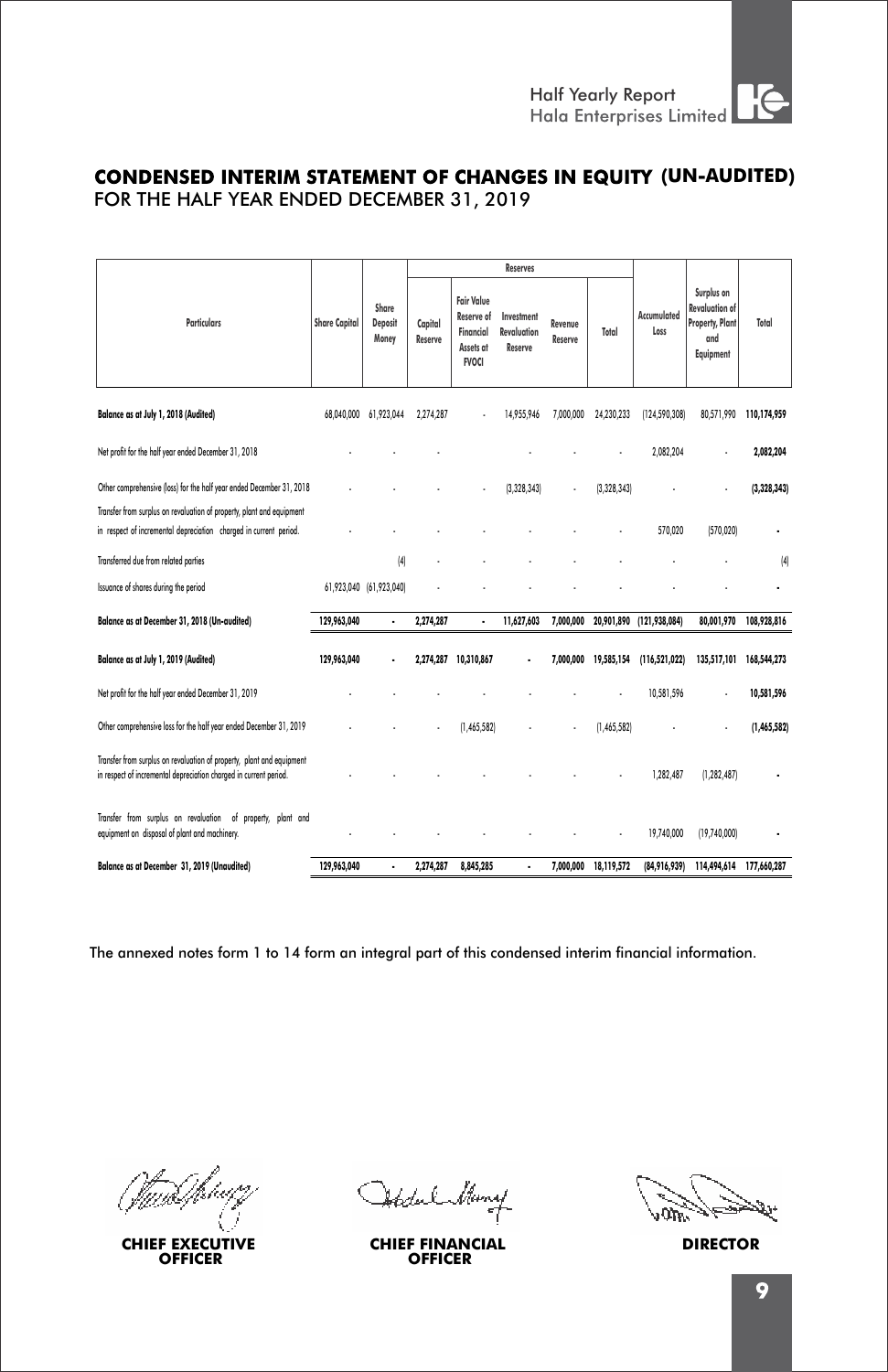

#### **1 The Company and its Operations**

Hala Enterprises Limited ("the Company") was incorporated as a Private Limited Company and was subsequently converted into a public limited company. The registered office of the Company is located at 17.5 KM Sheikhupura Road, Lahore and its shares are listed on Pakistan Stock Exchange Limited. The Company is primarily engaged in manufacturing and sale of terry towels, kitchen towels and terry cloth.

Manufacturing facilities are located at 17.5 KM Sheikhupura Road, Lahore and 42 KM Ferozpur Road, Lahore while administration & management office is situated at House No, 120 E1, Gulburg III, Lahore.

#### **2 Basis of Preparation**

- **-** This condensed interim financial information of the Company for the six months period ended December 31, 2019 is unaudited and has been prepared in accordance with the requirements of the International Accounting Standard - 34: "Interim Financial Reporting" and provisions of and directives issued under the Companies Act, 2017. In case where the requirements differ, the provisions of or directives issued under the Companies Act, 2017 have been followed.
- **-** This condensed interim financial information has, however, been subjected to limited scope review by the statutory auditors of the Company, as required by the Code of Corporate Governance and is being submitted to the shareholders as required under Section 237 of the Companies Act, 2017.
- **-** The comparative condensed interim statement of profit or loss and condensed interim statement of comprehensive income and notes, thereto, for the quarters ended December 31, 2019 and 2018 are also included in this condensed interim financial information, which were not subject to review.
- **-** This condensed interim financial information does not include all the information and disclosures required for full financial statements, and should be read in conjunction with the company's audited annual financial Statements for the year ended June 30, 2019.
- **-** This condensed interim financial information has been presented in Pak Rupees, which is the functional and presentation currency of the Company.

#### **3 Accounting Policies**

Accounting policies and methods of computation of this condensed interim financial information is the same as those followed in the preparation of annual financial statements for the preceding financial year ended on June 30, 2019.

#### **4 Critical Accounting Estimates and Judgements**

- **-** The preparation of these condensed interim financial information in conformity with the approved accounting standards requires the use of certain critical accounting estimates. It also requires the management to exercise its judgment in the process of applying the Company's accounting policies. Estimates and judgments are continually evaluated and are based on historical experience and other factors, including expectations of future events that are believed to be reasonable under the circumstances.
- **-** During preparation of these condensed interim financial information, the significant judgments made by the management in applying the Company's accounting policies and the key sources of estimation and uncertainty were the same as those that applied in the preceding audited annual published financial statements of the Company for the year ended 30 June 2019.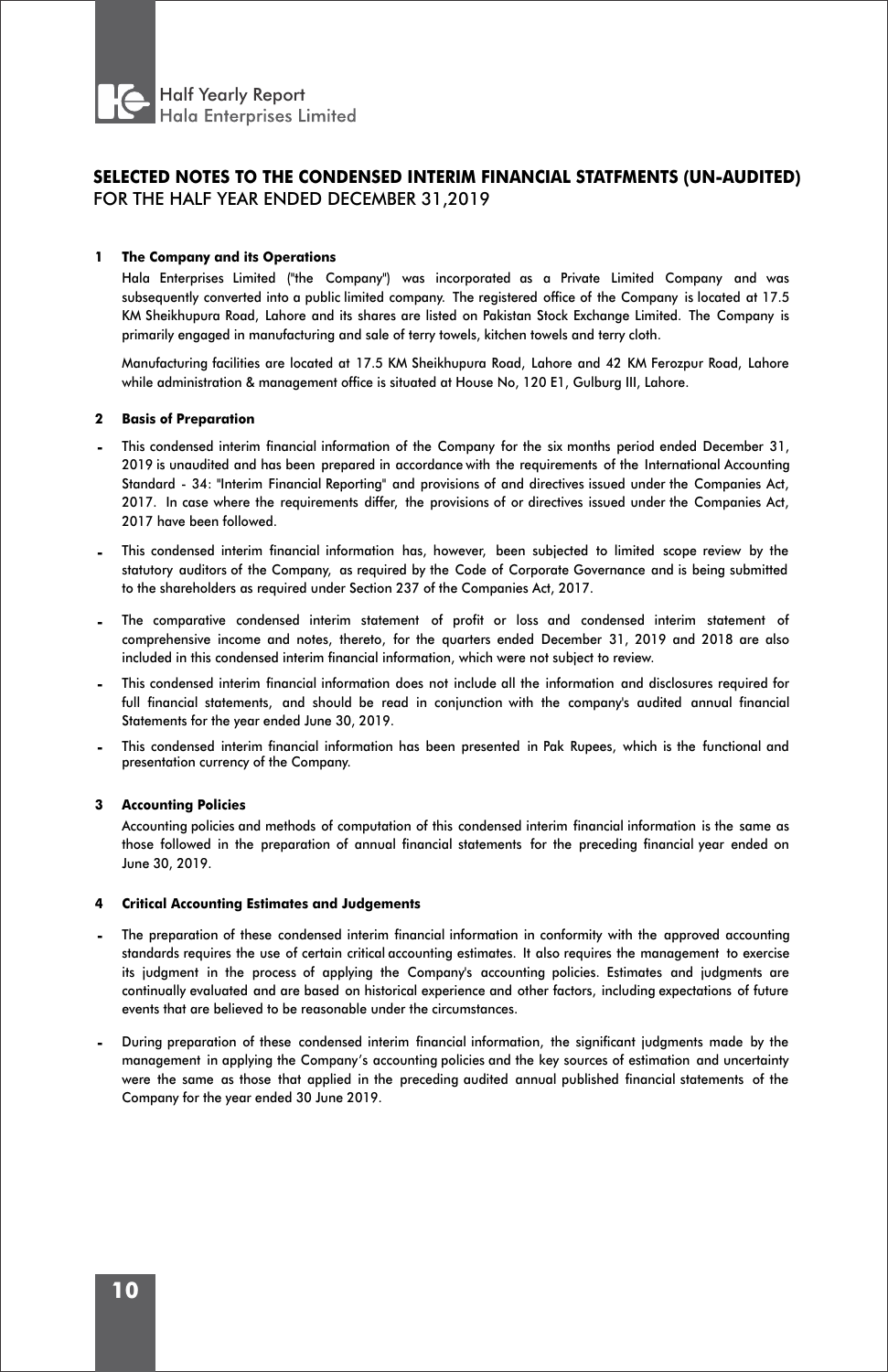| 5   | <b>Property, Plant and Equipment</b>                                                                                                | Dec 31, 2019  | June 30, 2019 |
|-----|-------------------------------------------------------------------------------------------------------------------------------------|---------------|---------------|
|     |                                                                                                                                     | (Un-audited)  | (Audited)     |
|     | Opening written down value                                                                                                          | 146,056,870   | 87,750,348    |
|     | Additions during the period / year (at cost)                                                                                        | 452,833       | 6,528,821     |
|     |                                                                                                                                     | 146,509,703   | 94,279,169    |
|     | Transferred to assets under held for disposal                                                                                       |               |               |
|     | Disposal during the period / year (at written down value)                                                                           | (2,344,947)   |               |
|     |                                                                                                                                     | 144,164,756   | 94,279,169    |
|     | <b>Revaluation Surplus</b>                                                                                                          |               | 56,085,153    |
|     | Depreciation charged for the period / year                                                                                          | (3,045,708)   | (4,307,452)   |
|     |                                                                                                                                     | 141,119,048   | 146,056,870   |
| 6   | Non Current Assets Classified As Held For Sale                                                                                      |               |               |
|     | 6.1<br>Non current assets classified as held for sale                                                                               | 6,716,112     | 27,821,112    |
| 6.1 | The Company has sold out major portion of land during the period and remaining land held for sale is in the<br>process of disposal. |               |               |
| 7   | Surplus on Revaluation of Property, Plant and Equipment                                                                             | Dec 31,2019   | June 30, 2019 |
|     |                                                                                                                                     | (Un-audited)  | (Audited)     |
|     | Land - freehold                                                                                                                     | 100,948,480   | 100,948,480   |
|     | <b>Building</b>                                                                                                                     | 17,837,767    | 18,395,076    |
|     | Plant and machinery                                                                                                                 | 16,711,144    | 17,291,685    |
|     | <b>Fittings and installations</b>                                                                                                   | 19,710        | 21,901        |
|     |                                                                                                                                     | 135,517,101   | 136,657,142   |
|     | Surplus realized on disposal of land                                                                                                | (19,740,000)  |               |
|     | Incremental depreciation charged on revalued property, plant and                                                                    |               |               |
|     | equipment during the period / year transferred to retained earnings                                                                 | (1, 282, 487) | (1, 140, 041) |
|     |                                                                                                                                     | 114,494,614   | 135,517,101   |
|     |                                                                                                                                     |               |               |

## **8 Due to related parties**

It includes interest free loan from the directors of the company amounting Rs. 1,409,948. Repayment of loan is on the discretion of directors. No term of repayment is defined in contract.

#### **9 Contingencies and Commitments**

There is no material change in the status of contingencies and commitments as reported in the annual financial statements for the preceding year ended June 30, 2019.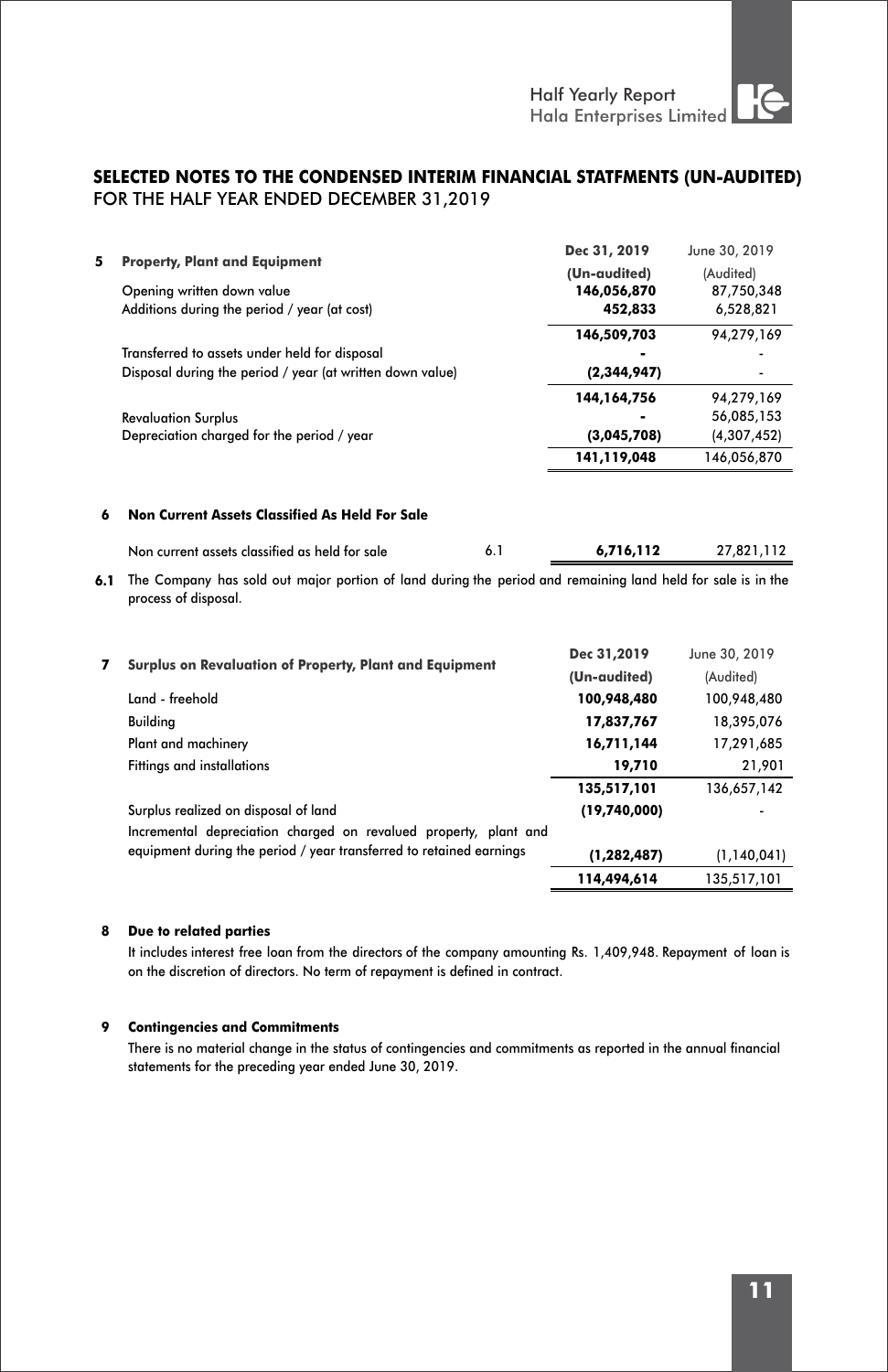|    |               | <b>Half Year Ended</b> |              | <b>Quarter Ended</b> |              |  |
|----|---------------|------------------------|--------------|----------------------|--------------|--|
| 10 | Revenue       | Dec 31, 2019           | Dec 31, 2018 | Dec 31, 2019         | Dec 31, 2018 |  |
|    |               | (Un-audited)           | (Un-audited) | (Un-audited)         | (Un-audited) |  |
|    | Export        | 183,766,426            | 151,402,377  | 77,350,062           | 87,110,545   |  |
|    | Local         | 3,756,204              | 4,149,882    | 2,592,120            | 1,593,133    |  |
|    |               | 187,522,630            | 155,552,259  | 79,942,182           | 88,703,678   |  |
|    | Duty drawback | 2,297,080              | 4,542,071    | 913,667              | 3,706,277    |  |
|    | Export rebate | 2,370,587              | 1,953,091    | 997,816              | 1,123,726    |  |
|    |               | 192,190,297            | 162,047,421  | 81,853,665           | 93,533,681   |  |
|    | Sale tax      | (567, 819)             | (161, 558)   | (384,009)            | (97, 233)    |  |
|    |               | 191,622,478            | 161,885,863  | 81,469,656           | 93,436,448   |  |

## **11 Transactions with Related Parties**

Related parties comprise associated undertakings, related group companies, directors and key management personnel. Transactions with related parties and associated undertakings, other than remuneration and benefits to key management personnel under the terms of their employment are as follows:

| <b>Related party</b> | Relationship | <b>Nature of transaction</b>           | <b>Half Year Ended</b><br>Dec 31,2019<br>(Un-audited) | <b>Half Year Ended</b><br>Dec 31, 2018<br>(Un-audited) |
|----------------------|--------------|----------------------------------------|-------------------------------------------------------|--------------------------------------------------------|
| Premier              | Associated   | Interest charged                       | 45,885                                                | 202,806                                                |
| Garments             | company      | Payments made for expenses             |                                                       | (1,050,000)                                            |
| Limited              |              | <b>Funds received</b>                  |                                                       |                                                        |
|                      |              | <b>Expenses charged to Associate</b>   | 3,800                                                 | 26,207                                                 |
|                      |              | Lease rental charged by Associate      | 600,000                                               | 600,000                                                |
|                      | Associated   | Interest charged                       | 83,641                                                | 31,243                                                 |
| Punjab Oil Mills     | company      | Payments made                          | (1, 354, 153)                                         | (1, 236, 521)                                          |
| Limited              |              | <b>Expenses charged to Associate</b>   | 148,697                                               | (10, 498)                                              |
|                      |              | <b>Expenses charged by Associate</b>   | 2,307,798                                             | 1,410,515                                              |
|                      |              | Goods sold to associate                | 458,126                                               |                                                        |
| Tee Jay              | Associated   | Rendering of services                  | 88,839                                                | 34,187                                                 |
| Corporation          | company      | Lease rental income                    | 570,000                                               | 570,000                                                |
| (Private) Limited    |              | Interest charged to Associate          | 272,147                                               | 334,402                                                |
|                      |              | Payments made for expenses             | 784,000                                               | 2,232,157                                              |
|                      |              | <b>Funds received</b>                  | (1, 227, 000)                                         | (318,000)                                              |
|                      |              | <b>Expenses incurred for Associate</b> |                                                       | 2,771,000                                              |
|                      |              | <b>Balance transferred</b>             |                                                       |                                                        |
|                      |              | Creditors / Debtors - net              |                                                       | 8,810                                                  |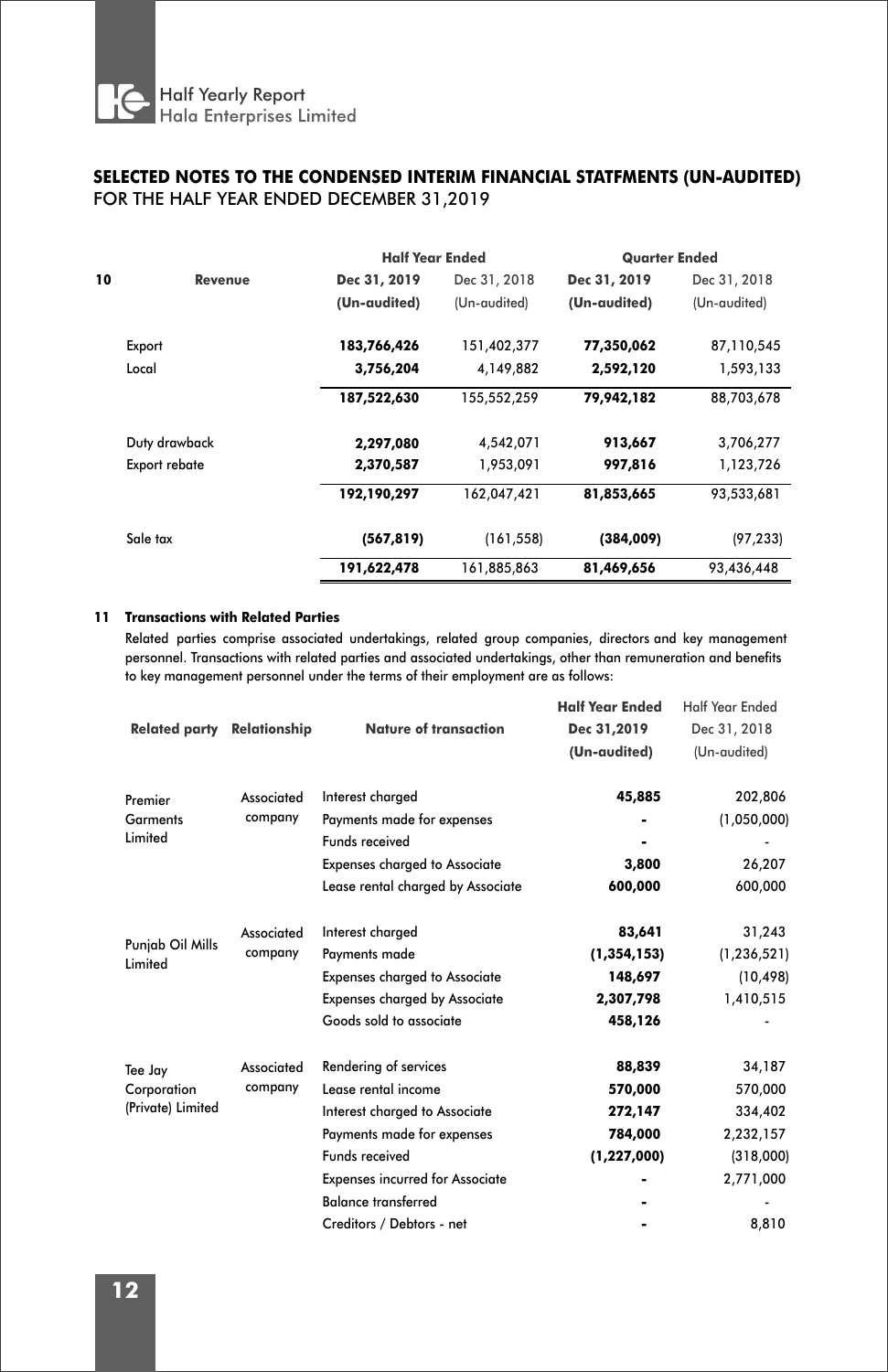| <b>Directors</b>                      | Associated<br>person | Payments made<br>Funds received                    | (1, 126, 394)<br>1,777,500  | (8, 246)<br>4,659         |
|---------------------------------------|----------------------|----------------------------------------------------|-----------------------------|---------------------------|
|                                       |                      | Outstanding Balance at the period / year ended     | Dec 31,2019<br>(Un-audited) | June 30,2019<br>(Audited) |
| <b>Premier Garments Limited</b>       |                      | Due to associated company                          | 894,821                     | 2,931,586                 |
| Punjab Oil Mills Limited              |                      | Due to associated company                          | 1,525,350                   | 593,538                   |
| Tee Jay Corporation (Pvt.)<br>Limited |                      | Due from associated company<br>Interest receivable | 6,118,829<br>۰              | 4,652,282<br>1,649,485    |
| <b>Directors</b>                      |                      | Advance against salary                             | 200,000                     | 200.000                   |

#### **12 Segment Information**

For management purposes, the activities of the Company are recognized into one operating segment, i.e. manufacturing and sales of towel. The Company operates in the said reportable operating segment based on the nature of the product, risk and return, organizational and management structure and internal financial reporting systems. Accordingly, the figures reported in this condensed interim financial information relate to the Company's only one reportable segment. Company-wide disclosures regarding the reportable segments are as follows:

|              | June 30.2019 |  |
|--------------|--------------|--|
| (Un-audited) | (Audited)    |  |
| Percentage   | Percentage   |  |
|              |              |  |
| 92%          | 86.17%       |  |
|              |              |  |
| 52.58%       | 47.93%       |  |
| 98%          | 98.62%       |  |
|              | Dec 31,2019  |  |

All non-current assets of the Company are located in Pakistan as at the reporting date.

#### **13 Authorization of Interim Financial Statements**

This condensed interim financial statements (un-audited) is authorized for issuance on February 29, 2019 by the Board of Directors of the Company.

#### **14 General**

Corresponding figures are re-arranged / re-classified, wherever necessary, to facilitate comparison. No material reclassifications have been made in this condensed interim financial statements (un-audited).

**CHIEF EXECUTIVE OFFICER**

**CHIEF FINANCIAL DIRECTOR OFFICER**